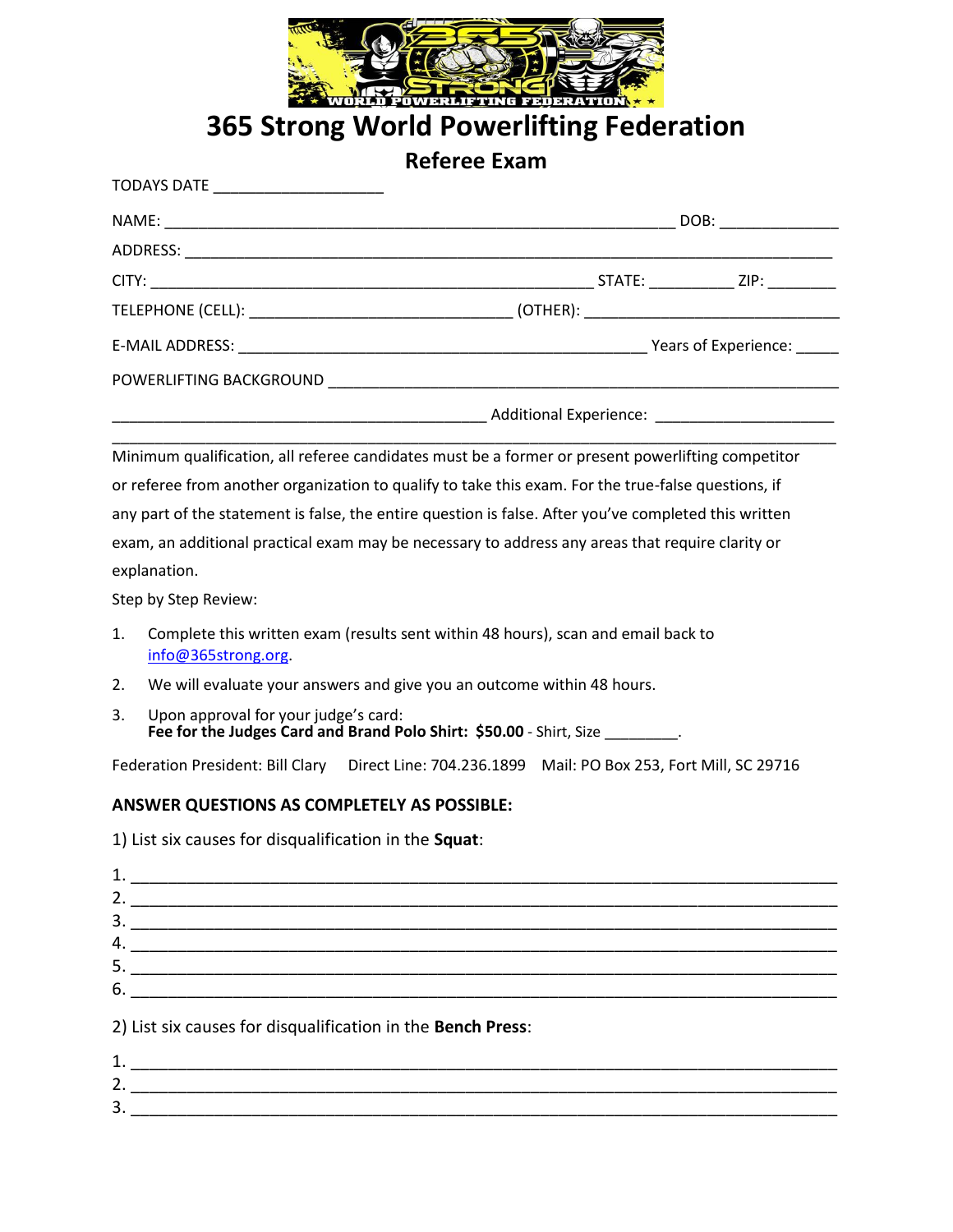

| . .<br>. .           |  |
|----------------------|--|
| -<br>. .<br><u>.</u> |  |
| ∼<br>h<br>v.         |  |

3) List five causes for disqualification in the **Deadlift**:

| z. |  |
|----|--|
| 3. |  |
| 4. |  |
| 5. |  |
| 6. |  |

4) Under what circumstances is it optional for a lifter to wear the suit shoulder straps over their shoulder on their lifting suit? \_\_\_\_\_\_\_\_\_\_\_\_\_\_\_\_\_\_\_\_\_\_\_\_\_\_\_\_\_\_\_\_\_\_\_\_\_\_\_\_\_\_\_\_\_\_\_\_\_

5) The length of the leg of the lifting suit may be how long at its maximum length?

6) As the side referee, you note that the lifter's feet contact the bench supports during the lift. What is the appropriate call? \_\_\_\_\_\_\_\_\_\_\_\_\_\_\_\_\_\_\_\_\_\_\_\_\_\_\_\_\_\_\_\_\_\_\_\_\_\_\_\_\_\_\_\_\_\_\_\_\_\_\_\_\_

\_\_\_\_\_\_\_\_\_\_\_\_\_\_\_\_\_\_\_\_\_\_\_\_\_\_\_\_\_\_\_\_\_\_\_\_\_\_\_\_\_\_\_\_\_\_\_\_\_\_\_\_\_\_\_\_\_\_\_\_\_\_\_\_\_\_\_\_\_\_\_\_\_\_\_\_\_\_

7) As the head referee, you note that the lifter gets under the squat bar and their socks are in contact with the knee wraps. What is the appropriate call? \_\_\_\_\_\_\_\_\_\_\_\_\_\_\_\_\_\_\_\_\_

\_\_\_\_\_\_\_\_\_\_\_\_\_\_\_\_\_\_\_\_\_\_\_\_\_\_\_\_\_\_\_\_\_\_\_\_\_\_\_\_\_\_\_\_\_\_\_\_\_\_\_\_\_\_\_\_\_\_\_\_\_\_\_\_\_\_\_\_\_\_\_\_\_\_\_\_\_

8) As the center/head referee, you note that the lifter has just completed a successful attempt, however the weight on the bar is five kilograms heavier than the lifter requested. What is the appropriate call? \_\_\_\_\_\_\_\_\_\_\_\_\_\_\_\_\_\_\_\_\_\_\_\_\_\_\_\_\_\_\_\_\_\_\_\_\_\_\_\_\_\_\_\_\_\_\_\_\_\_\_\_\_\_\_\_\_\_\_\_\_\_\_

\_\_\_\_\_\_\_\_\_\_\_\_\_\_\_\_\_\_\_\_\_\_\_\_\_\_\_\_\_\_\_\_\_\_\_\_\_\_\_\_\_\_\_\_\_\_\_\_\_\_\_\_\_\_\_\_\_\_\_\_\_\_\_\_\_\_\_\_\_\_\_\_\_\_\_\_\_\_

\_\_\_\_\_\_\_\_\_\_\_\_\_\_\_\_\_\_\_\_\_\_\_\_\_\_\_\_\_\_\_\_\_\_\_\_\_\_\_\_\_\_\_\_\_\_\_\_\_\_\_\_\_\_\_\_\_\_\_\_\_\_\_\_\_\_\_\_\_\_\_\_\_\_\_\_\_\_

\_\_\_\_\_\_\_\_\_\_\_\_\_\_\_\_\_\_\_\_\_\_\_\_\_\_\_\_\_\_\_\_\_\_\_\_\_\_\_\_\_\_\_\_\_\_\_\_\_\_\_\_\_\_\_\_\_\_\_\_\_\_\_\_\_\_\_\_\_\_\_\_\_\_\_\_\_\_

\_\_\_\_\_\_\_\_\_\_\_\_\_\_\_\_\_\_\_\_\_\_\_\_\_\_\_\_\_\_\_\_\_\_\_\_\_\_\_\_\_\_\_\_\_\_\_\_\_\_\_\_\_\_\_\_\_\_\_\_\_\_\_\_\_\_\_\_\_\_\_\_\_\_\_\_\_\_

\_\_\_\_\_\_\_\_\_\_\_\_\_\_\_\_\_\_\_\_\_\_\_\_\_\_\_\_\_\_\_\_\_\_\_\_\_\_\_\_\_\_\_\_\_\_\_\_\_\_\_\_\_\_\_\_\_\_\_\_\_\_\_\_\_\_\_\_\_\_\_\_\_\_\_\_\_\_

9) A male lifter is successful with 100 kg. on his first attempt. He requests 102.5 kg. on his second attempt. As a referee, you note this. What is the appropriate call?

10) Under what circumstance may a lifter change a first attempt squat? \_\_\_\_\_\_\_\_\_\_\_\_\_\_\_\_

11) Under that circumstance may a lifter change a second attempt bench press? \_\_\_\_\_\_\_\_\_\_\_\_\_

12) Under what circumstance may a lifter change a third attempt on his or her deadlift?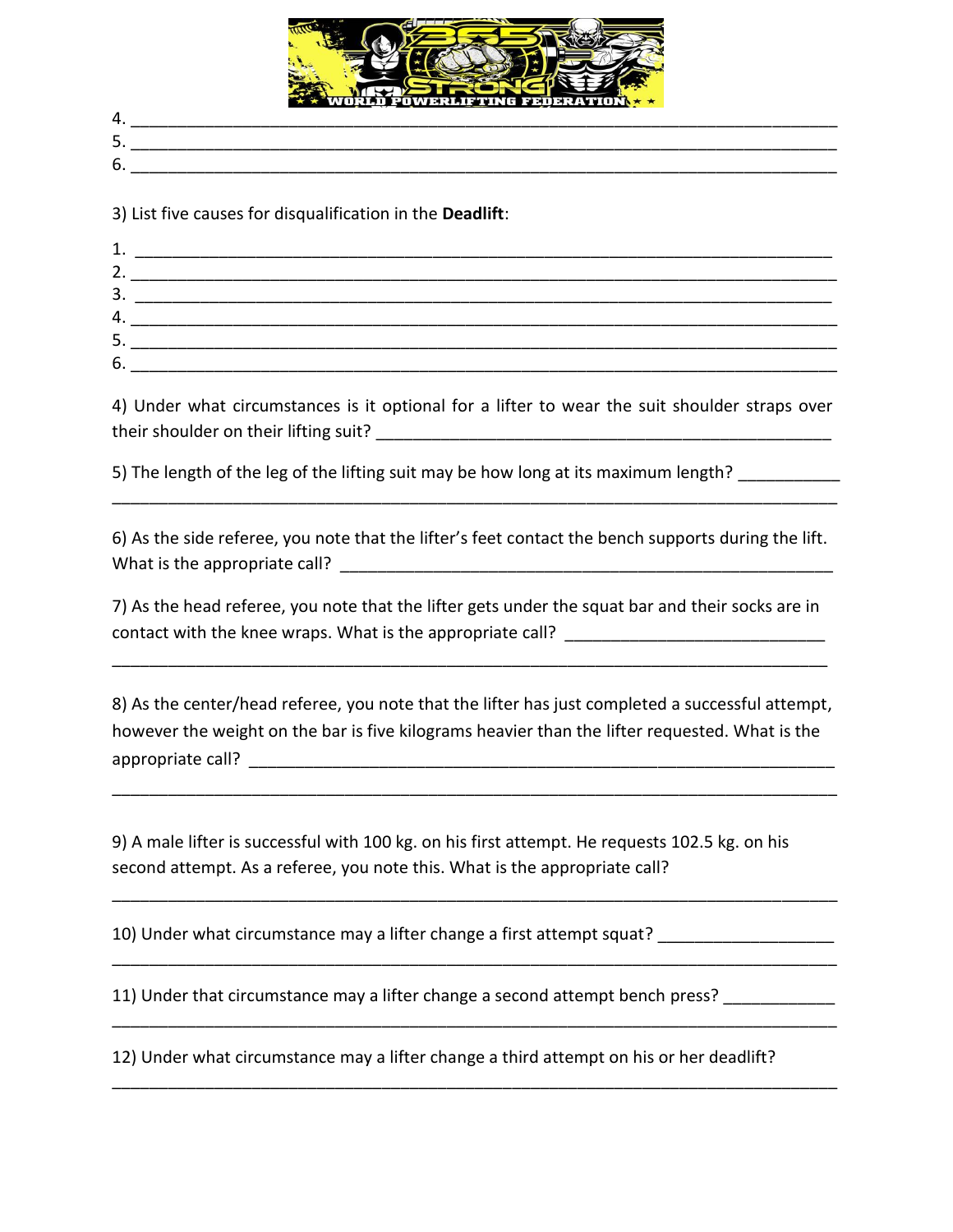

\_\_\_\_\_\_\_\_\_\_\_\_\_\_\_\_\_\_\_\_\_\_\_\_\_\_\_\_\_\_\_\_\_\_\_\_\_\_\_\_\_\_\_\_\_\_\_\_\_\_\_\_\_\_\_\_\_\_\_\_\_\_\_\_\_\_\_\_\_\_\_\_\_\_\_\_\_\_

 $\_$  ,  $\_$  ,  $\_$  ,  $\_$  ,  $\_$  ,  $\_$  ,  $\_$  ,  $\_$  ,  $\_$  ,  $\_$  ,  $\_$  ,  $\_$  ,  $\_$  ,  $\_$  ,  $\_$  ,  $\_$  ,  $\_$  ,  $\_$  ,  $\_$  ,  $\_$  ,  $\_$  ,  $\_$  ,  $\_$  ,  $\_$  ,  $\_$  ,  $\_$  ,  $\_$  ,  $\_$  ,  $\_$  ,  $\_$  ,  $\_$  ,  $\_$  ,  $\_$  ,  $\_$  ,  $\_$  ,  $\_$  ,  $\_$  ,

13) Which of the competitive lifts require a referee's signal to start the lift? \_\_\_\_\_\_\_\_\_\_\_

14) Which of the competitive lifts require a referee's signal to terminate the lift?

15) How many spotters, maximum, may be used in the squat?

16) How many spotters, maximum, may be used in the bench press?

17) What is the time limit to begin the lift once the bar has been loaded and the lifters' name has called to the platform? **Example 20** and the state of the state of the state of the state of the state o

18) What is the maximum grip width in the bench press? \_\_\_\_\_\_\_\_\_\_\_\_\_\_\_\_\_\_\_\_\_\_\_\_\_

19) Where on the lifter, bar or apparel can any spray or power be used?

20) If asked by a lifter, can any of the 3 referees call depth on a squat?

21) Where on the platform (rear, side for ex.) may coaches stand during the performance of the  $\frac{1}{2}$  if the set of  $\frac{1}{2}$  and  $\frac{1}{2}$  and  $\frac{1}{2}$  and  $\frac{1}{2}$  and  $\frac{1}{2}$  and  $\frac{1}{2}$  and  $\frac{1}{2}$  and  $\frac{1}{2}$  and  $\frac{1}{2}$  and  $\frac{1}{2}$  and  $\frac{1}{2}$  and  $\frac{1}{2}$  and  $\frac{1}{2}$  and  $\frac{1}{2}$  and

\_\_\_\_\_\_\_\_\_\_\_\_\_\_\_\_\_\_\_\_\_\_\_\_\_\_\_\_\_\_\_\_\_\_\_\_\_\_\_\_\_\_\_\_\_\_\_\_\_\_\_\_\_\_\_\_\_\_\_\_\_\_\_\_\_\_\_\_\_\_\_\_\_\_\_\_\_\_

\_\_\_\_\_\_\_\_\_\_\_\_\_\_\_\_\_\_\_\_\_\_\_\_\_\_\_\_\_\_\_\_\_\_\_\_\_\_\_\_\_\_\_\_\_\_\_\_\_\_\_\_\_\_\_\_\_\_\_\_\_\_\_\_\_\_\_\_\_\_\_\_\_\_\_\_\_\_

\_\_\_\_\_\_\_\_\_\_\_\_\_\_\_\_\_\_\_\_\_\_\_\_\_\_\_\_\_\_\_\_\_\_\_\_\_\_\_\_\_\_\_\_\_\_\_\_\_\_\_\_\_\_\_\_\_\_\_\_\_\_\_\_\_\_\_\_\_\_\_\_\_\_\_\_\_\_

22) What may occur to the lifter who intentionally drops a squat or deadlift?

23) During the bench press, the bar contacts a bench upright. What is your ruling?

24) Prior to a squat attempt, the lifter's coach and training partner take the place of the

official spotters on the platform. As the side judge, what is your ruling? \_\_\_\_\_\_\_\_\_\_\_\_\_\_\_\_\_\_\_\_\_\_\_\_

25) In the bench press, the lifter places only the balls of their feet on the platform but not the heel. During the performance of the lift the feet never shift from the same footprint. What is your ruling?

\_\_\_\_\_\_\_\_\_\_\_\_\_\_\_\_\_\_\_\_\_\_\_\_\_\_\_\_\_\_\_\_\_\_\_\_\_\_\_\_\_\_\_\_\_\_\_\_\_\_\_\_\_\_\_\_\_\_\_\_\_\_\_\_\_\_\_\_\_\_\_\_\_\_\_\_\_

\_\_\_\_\_\_\_\_\_\_\_\_\_\_\_\_\_\_\_\_\_\_\_\_\_\_\_\_\_\_\_\_\_\_\_\_\_\_\_\_\_\_\_\_\_\_\_\_\_\_\_\_\_\_\_\_\_\_\_\_\_\_\_\_\_\_\_\_\_\_\_\_\_\_\_\_\_

26) In the bench press, the lifter elects to raise his or her head during the performance of the lift. Could that act be ruled as an unfair advantage?

## **TRUE OR FALSE**

27) The weight classes for women's competition may parallel the men's weight classes.

28) In the deadlift, the referee shall give a start command.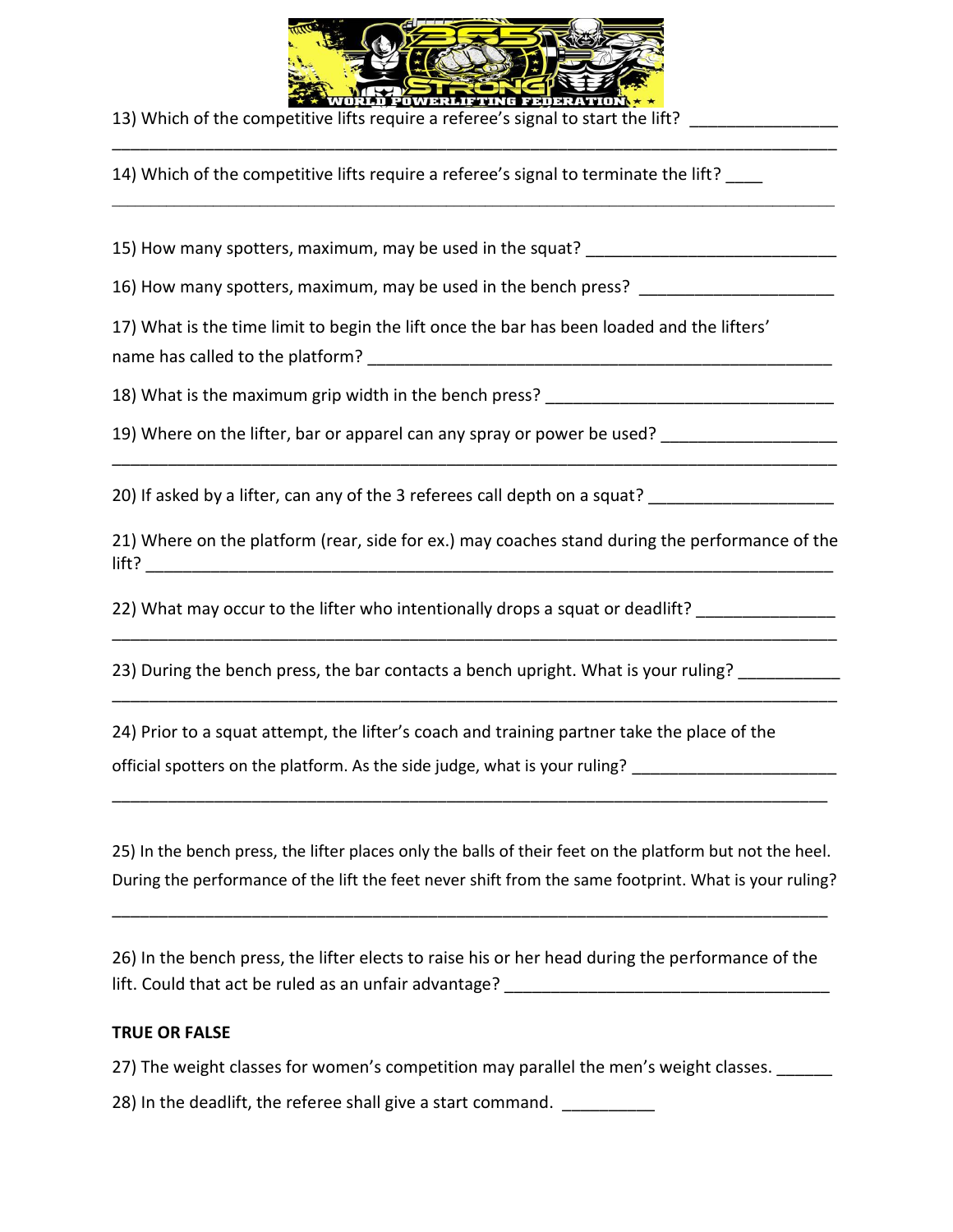

|  | 29) When loading the bar the first plate loaded faces in and the rest face out. |  |  |  |
|--|---------------------------------------------------------------------------------|--|--|--|
|  |                                                                                 |  |  |  |

30) Apparel must always include a one-piece singlet or lifting suit. \_\_\_\_\_\_\_\_\_\_\_

31) All lifters representing a team must have matching apparel and display only the club/gym insignia or logo representative of their team name.

32) A lifter may have his or her personal spotter hand off in the bench press.

33) 365 SWPF records may be listed in pounds or kilograms. \_\_\_\_\_\_\_\_\_\_\_

34) In the squat, the lifter may back away from the racks, and then move forward or backward in order to establish his or her starting position.

35) Lifters weighing the same and choosing the same weight on the same attempt have their lifting order determined by which one attempted the heaviest first attempt.

## **FILL IN THE BLANK**

36) What's the cosmetic difference between "Raw" and "Raw Classic"?

37) What happens when meet assigned spotters and loaders accidently touch the lifter, bar or weights on the way to completing a squat attempt? \_\_\_\_\_\_\_\_\_\_\_\_\_\_\_\_\_\_\_\_\_\_\_\_\_\_\_\_\_\_

\_\_\_\_\_\_\_\_\_\_\_\_\_\_\_\_\_\_\_\_\_\_\_\_\_\_\_\_\_\_\_\_\_\_\_\_\_\_\_\_\_\_\_\_\_\_\_\_\_\_\_\_\_\_\_\_\_\_\_\_\_\_\_\_\_\_\_\_\_\_\_\_\_\_\_\_\_\_

38) Can a lifter weigh-in fully dressed, under any circumstances?

39) Once a lifter weighs in and the weight is *officially recorded* can they come back and reweigh if they choose? Why or why not? \_\_\_\_\_\_\_\_\_\_\_\_\_\_\_\_\_\_\_\_\_\_\_\_\_\_\_\_\_\_\_\_\_\_\_\_\_\_\_\_\_\_\_\_\_

\_\_\_\_\_\_\_\_\_\_\_\_\_\_\_\_\_\_\_\_\_\_\_\_\_\_\_\_\_\_\_\_\_\_\_\_\_\_\_\_\_\_\_\_\_\_\_\_\_\_\_\_\_\_\_\_\_\_\_\_\_\_\_\_\_\_\_\_\_\_\_\_\_\_\_\_\_

\_\_\_\_\_\_\_\_\_\_\_\_\_\_\_\_\_\_\_\_\_\_\_\_\_\_\_\_\_\_\_\_\_\_\_\_\_\_\_\_\_\_\_\_\_\_\_\_\_\_\_\_\_\_\_\_\_\_\_\_\_\_\_\_\_\_\_\_\_\_\_\_\_\_\_\_\_\_

\_\_\_\_\_\_\_\_\_\_\_\_\_\_\_\_\_\_\_\_\_\_\_\_\_\_\_\_\_\_\_\_\_\_\_\_\_\_\_\_\_\_\_\_\_\_\_\_\_\_\_\_\_\_\_\_\_\_\_\_\_\_\_\_\_\_\_\_\_\_\_\_\_\_\_\_\_\_ \_\_\_\_\_\_\_\_\_\_\_\_\_\_\_\_\_\_\_\_\_\_\_\_\_\_\_\_\_\_\_\_\_\_\_\_\_\_\_\_\_\_\_\_\_\_\_\_\_\_\_\_\_\_\_\_\_\_\_\_\_\_\_\_\_\_\_\_\_\_\_\_\_\_\_\_\_\_ \_\_\_\_\_\_\_\_\_\_\_\_\_\_\_\_\_\_\_\_\_\_\_\_\_\_\_\_\_\_\_\_\_\_\_\_\_\_\_\_\_\_\_\_\_\_\_\_\_\_\_\_\_\_\_\_\_\_\_\_\_\_\_\_\_\_\_\_\_\_\_\_\_\_\_\_\_\_ \_\_\_\_\_\_\_\_\_\_\_\_\_\_\_\_\_\_\_\_\_\_\_\_\_\_\_\_\_\_\_\_\_\_\_\_\_\_\_\_\_\_\_\_\_\_\_\_\_\_\_\_\_\_\_\_\_\_\_\_\_\_\_\_\_\_\_\_\_\_\_\_\_\_\_\_\_\_ \_\_\_\_\_\_\_\_\_\_\_\_\_\_\_\_\_\_\_\_\_\_\_\_\_\_\_\_\_\_\_\_\_\_\_\_\_\_\_\_\_\_\_\_\_\_\_\_\_\_\_\_\_\_\_\_\_\_\_\_\_\_\_\_\_\_\_\_\_\_\_\_\_\_\_\_\_\_

40) What does the lifter need to provide meet officials at the time of weigh-ins?

41) At the present time how many weight classes are there for females in the 365 SWPF? List all female weight classes (lb. or kg): **Example 20** and the set of the set of the set of the set of the set o

42) How many males weight classes are there?